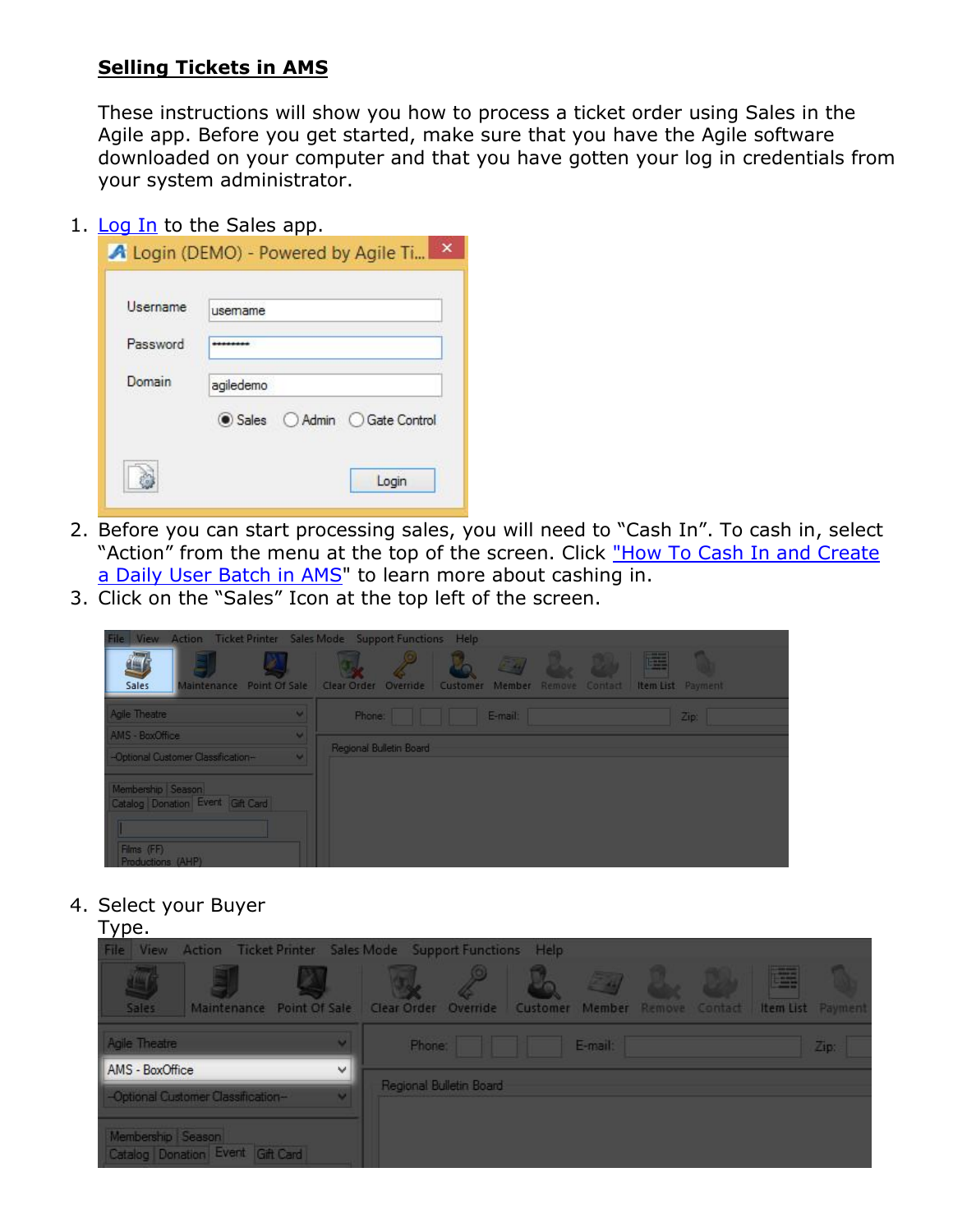5. Select the item tab that you would like to sell. For Example, I would like to sell tickets to a movie, so I would select the "Event "tab.



- 6. Under the Event Tab, there will be a list of sales organizations that you can select from. For this purpose I will be selecting "Films".
- 7. Select the event that the customer is wanting to purchase.

| A                                                                                    |                                   |                                                                                                |                              |                                    |                                 |      | Agile Demo - Sales (DEMO) - Powered by Agile Ticketing                                                           |                   |                                                     |                                                                                                                        |              |     |                                 | - 8                                                 | $\mathbf{x}$ |
|--------------------------------------------------------------------------------------|-----------------------------------|------------------------------------------------------------------------------------------------|------------------------------|------------------------------------|---------------------------------|------|------------------------------------------------------------------------------------------------------------------|-------------------|-----------------------------------------------------|------------------------------------------------------------------------------------------------------------------------|--------------|-----|---------------------------------|-----------------------------------------------------|--------------|
| File View Action Ticket Printer Sales Mode Support Functions Help<br>山<br>Ę<br>Sales | B<br>Maintenance Point Of Sale    | Clear Order Override                                                                           |                              | $\epsilon$<br>ю<br>Customer Member | Remove Contact                  |      | Ξ<br>Item List Payment                                                                                           |                   |                                                     |                                                                                                                        |              |     |                                 |                                                     |              |
| Agile Theatre                                                                        | $\checkmark$                      | Phone:                                                                                         |                              | E-mail:                            |                                 |      | Zip:                                                                                                             |                   |                                                     |                                                                                                                        |              |     |                                 |                                                     |              |
| AMS - BoxOffice<br>-Optional Customer Classification-                                | $\checkmark$<br>$\checkmark$      |                                                                                                | Start Date Tue, Oct 28 2014  | Inventory                          |                                 | Open | $\vee$ $\Box$ All Tiers                                                                                          | Restricted Prices |                                                     | $29$ $\overline{m}$ $\overline{0}$                                                                                     |              |     |                                 |                                                     |              |
| Membership Season<br>Catalog Donation Event Gift Card                                |                                   | Name<br>Agile Opera<br>Agile Opera                                                             |                              |                                    | Day<br>Wed<br>Thu               | Date | Oct 29, 2014 12:00 PM<br>Oct 30, 2014 7:00 PM                                                                    |                   | Duration<br>$2h$ Om<br>$2h$ Om                      | Venue<br>Central Pike Cinema<br>Central Pike Cinema                                                                    |              |     | Org<br>AHP<br>AHP               | Sale Status<br>On Sale<br>On Sale                   | $\land$      |
| Films (FF)<br>Productions (AHP)<br>Shorts (FFS)                                      |                                   | Agile Opera<br>Agile Opera<br><b>Agile Balet</b><br><b>Agile Ballet</b><br><b>Agile Ballet</b> |                              |                                    | Fri<br>Sat<br>Mon<br>Tue<br>Wed |      | Oct 31, 2014 7:00 PM<br>Nov 1, 2014 7:00 PM<br>Dec 1, 2014 7:00 PM<br>Dec 2, 2014 7:00 PM<br>Dec 3, 2014 7:00 PM |                   | $2h$ Om<br>$2h$ Om<br>$2h$ Om<br>$2h$ 0m<br>$2h$ Om | Central Pike Cinema<br>Central Pike Cinema<br>Central Pike Cinema<br><b>Central Pike Cinema</b><br>Central Pike Cinema |              |     | AHP<br>AHP<br>AHP<br>AHP<br>AHP | On Sale<br>On Sale<br>On Sale<br>On Sale<br>On Sale |              |
|                                                                                      |                                   | <b>Agile Ballet</b>                                                                            |                              |                                    | Thu                             |      | Dec 4, 2014 7:00 PM                                                                                              |                   | $2h$ Om                                             | Central Pike Cinema                                                                                                    |              |     | AHP                             | On Sale                                             | $\checkmark$ |
|                                                                                      |                                   | Previous                                                                                       | Next                         |                                    | Results Per Page: 20            |      | $\div$                                                                                                           |                   |                                                     |                                                                                                                        |              |     |                                 |                                                     |              |
|                                                                                      |                                   | <b>Tier-Sales Line Type</b>                                                                    | Classic - Reserved Admission |                                    |                                 |      | Price Fee Service Fee Subtotal Available                                                                         | 196               |                                                     |                                                                                                                        |              |     |                                 |                                                     |              |
|                                                                                      |                                   | $= 0$                                                                                          | Child                        |                                    | \$24.52 \$3.50 \$0.00           |      | \$28.02                                                                                                          |                   |                                                     |                                                                                                                        |              |     |                                 |                                                     |              |
|                                                                                      |                                   |                                                                                                | Balcony - Reserved Admission |                                    |                                 |      |                                                                                                                  | 44                |                                                     |                                                                                                                        |              |     |                                 |                                                     |              |
|                                                                                      |                                   |                                                                                                | $\overline{0}$<br>Adult      |                                    | \$46.62 \$3.50 \$0.00           |      | \$50.12                                                                                                          |                   |                                                     |                                                                                                                        |              |     |                                 |                                                     |              |
|                                                                                      |                                   |                                                                                                | $\overline{0}$<br>Child      |                                    | \$24.52 \$3.50 \$0.00           |      | \$28.02                                                                                                          |                   |                                                     |                                                                                                                        |              |     |                                 |                                                     |              |
|                                                                                      |                                   |                                                                                                |                              |                                    |                                 |      |                                                                                                                  |                   |                                                     |                                                                                                                        |              |     |                                 |                                                     |              |
|                                                                                      |                                   |                                                                                                |                              |                                    |                                 |      |                                                                                                                  |                   |                                                     |                                                                                                                        |              |     |                                 |                                                     |              |
|                                                                                      |                                   |                                                                                                |                              |                                    |                                 |      |                                                                                                                  |                   |                                                     |                                                                                                                        |              |     |                                 |                                                     |              |
|                                                                                      |                                   |                                                                                                |                              |                                    |                                 |      |                                                                                                                  |                   |                                                     |                                                                                                                        |              |     |                                 |                                                     |              |
|                                                                                      |                                   |                                                                                                |                              |                                    |                                 |      |                                                                                                                  |                   |                                                     |                                                                                                                        |              |     |                                 |                                                     |              |
| Search                                                                               | $\overline{\mathbf{e}}$<br>5<br>E |                                                                                                |                              |                                    |                                 |      |                                                                                                                  |                   |                                                     |                                                                                                                        |              |     |                                 |                                                     |              |
| Order #:<br>Item Count: 0 Item(s)<br>Subtotal:                                       | (4)<br>\$0.00                     |                                                                                                |                              |                                    |                                 |      |                                                                                                                  |                   |                                                     |                                                                                                                        |              |     |                                 |                                                     |              |
| Ticket Fees:<br>Service Fees:                                                        | \$0.00<br>\$0.00                  |                                                                                                |                              |                                    |                                 |      |                                                                                                                  |                   |                                                     |                                                                                                                        |              |     |                                 |                                                     |              |
| Order Fees:<br>Delivery Fees:                                                        | \$0.00<br>\$0.00                  |                                                                                                |                              |                                    |                                 |      |                                                                                                                  |                   |                                                     |                                                                                                                        |              |     |                                 |                                                     |              |
| Donations:<br>Tax:                                                                   | \$0.00<br>\$0.00                  |                                                                                                |                              |                                    |                                 |      |                                                                                                                  |                   |                                                     |                                                                                                                        |              |     |                                 |                                                     |              |
| Order Total:<br>Balance Due:                                                         | \$0.00<br>\$0.00                  |                                                                                                |                              |                                    |                                 |      |                                                                                                                  |                   |                                                     |                                                                                                                        | Express Sale | Add | Proceed >                       | Pay                                                 |              |
| User: sa                                                                             | Terminal: ADMINSTAFF              |                                                                                                | Cashed In                    | <b>Training Mode</b>               |                                 |      |                                                                                                                  |                   |                                                     |                                                                                                                        |              |     |                                 |                                                     |              |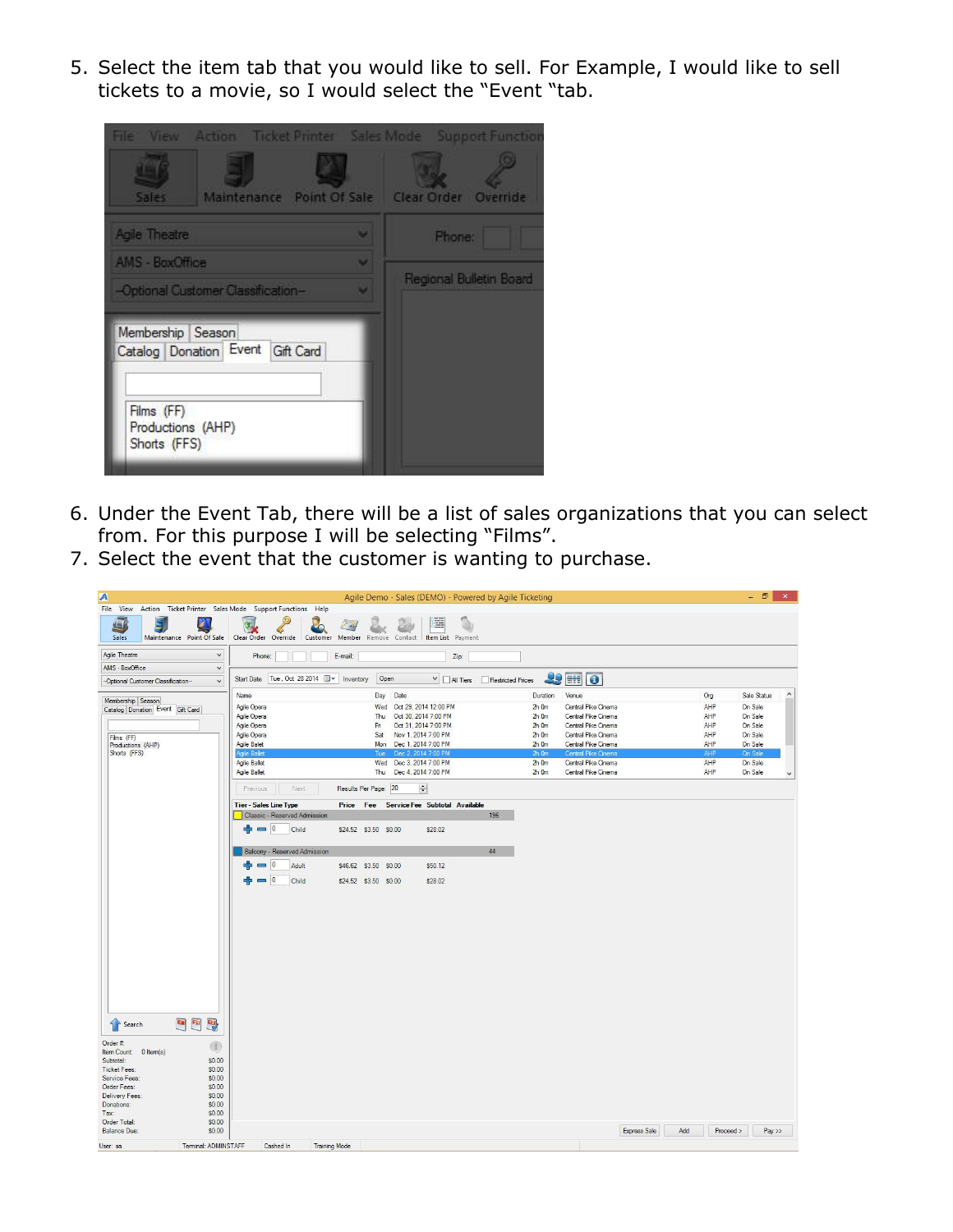8. Once the event is selected, you will see the list of prices available for this performance. In this example, the events are General Admission Seating.

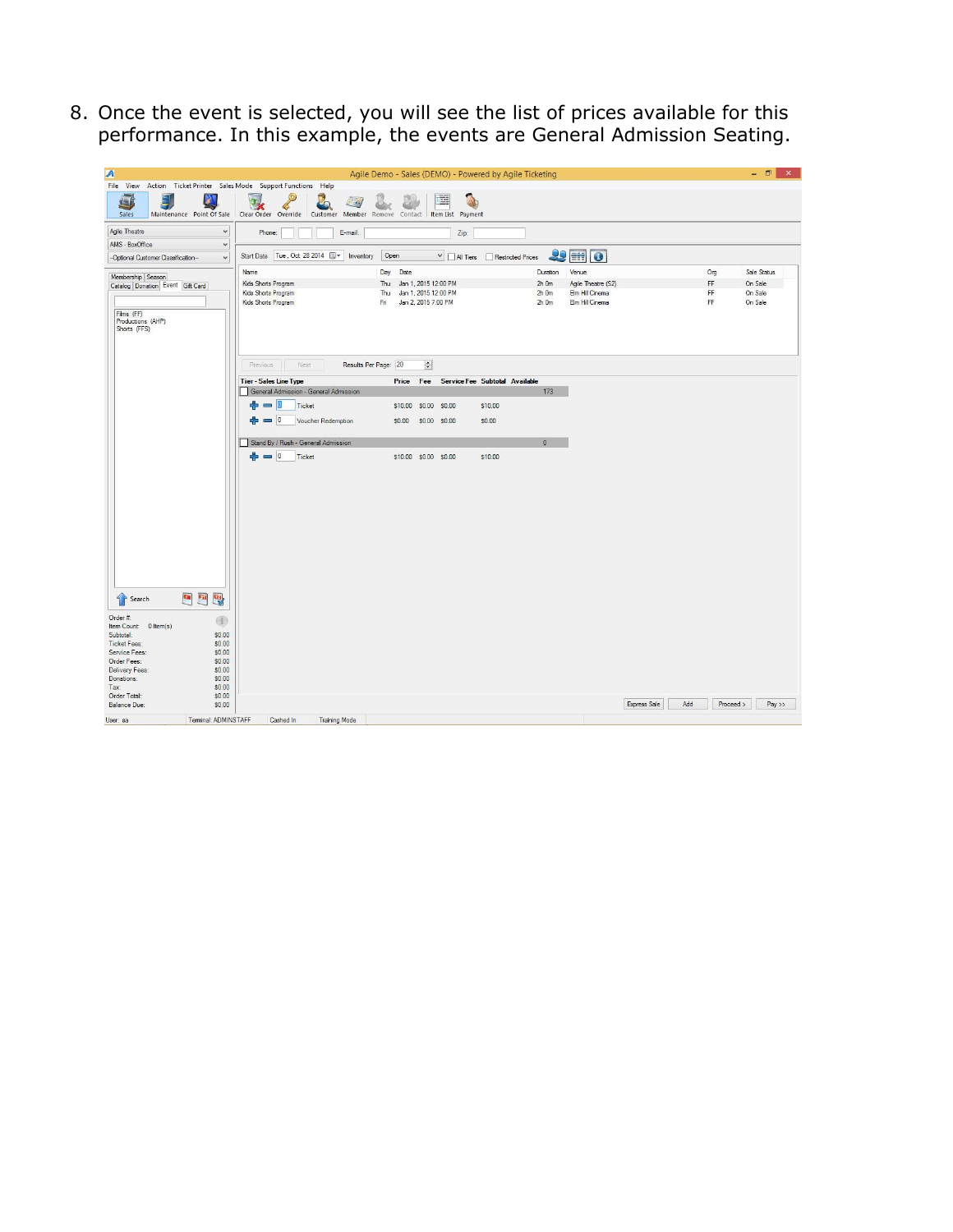9. Select the number of tickets the customer is wanting to purchase and then click on the "Add"

| button.                                                                         |        |                       |                                |         |         |  |              |     |           |           |  |
|---------------------------------------------------------------------------------|--------|-----------------------|--------------------------------|---------|---------|--|--------------|-----|-----------|-----------|--|
| Results Per Page: 20<br>Previous<br>Next                                        |        | $\left  \div \right $ |                                |         |         |  |              |     |           |           |  |
| <b>Tier - Sales Line Type</b>                                                   | Price  | Fee                   | Service Fee Subtotal Available |         |         |  |              |     |           |           |  |
| General Admission - General Admission                                           |        |                       |                                |         | 173     |  |              |     |           |           |  |
| $= 2$<br>Ticket<br>÷                                                            |        | \$10.00 \$0.00 \$0.00 |                                | \$10.00 |         |  |              |     |           |           |  |
| $= 0$<br>Voucher Redemption<br>52                                               | \$0.00 | \$0.00 \$0.00         |                                | \$0.00  |         |  |              |     |           |           |  |
| Stand By / Rush - General Admission                                             |        |                       |                                |         | $\circ$ |  |              |     |           |           |  |
| $\frac{1}{\sqrt{2}}$<br>Ticket                                                  |        | \$10.00 \$0.00 \$0.00 |                                | \$10.00 |         |  |              |     |           |           |  |
|                                                                                 |        |                       |                                |         |         |  |              |     |           |           |  |
|                                                                                 |        |                       |                                |         |         |  |              |     |           |           |  |
|                                                                                 |        |                       |                                |         |         |  |              |     |           |           |  |
|                                                                                 |        |                       |                                |         |         |  |              |     |           |           |  |
|                                                                                 |        |                       |                                |         |         |  |              |     |           |           |  |
|                                                                                 |        |                       |                                |         |         |  |              |     |           |           |  |
|                                                                                 |        |                       |                                |         |         |  |              |     |           |           |  |
|                                                                                 |        |                       |                                |         |         |  |              |     |           |           |  |
|                                                                                 |        |                       |                                |         |         |  |              |     |           |           |  |
|                                                                                 |        |                       |                                |         |         |  |              |     |           |           |  |
|                                                                                 |        |                       |                                |         |         |  |              |     |           |           |  |
|                                                                                 |        |                       |                                |         |         |  |              |     |           |           |  |
|                                                                                 |        |                       |                                |         |         |  |              |     |           |           |  |
|                                                                                 |        |                       |                                |         |         |  |              |     |           |           |  |
|                                                                                 |        |                       |                                |         |         |  | Express Sale | Add | Proceed > | $Pay$ $>$ |  |
| If the customer is purchasing more than one event, you can select another event |        |                       |                                |         |         |  |              |     |           |           |  |

10. If the customer is purchasing more than one event, you can select another event by choosing the sales organization again and add tickets to the cart.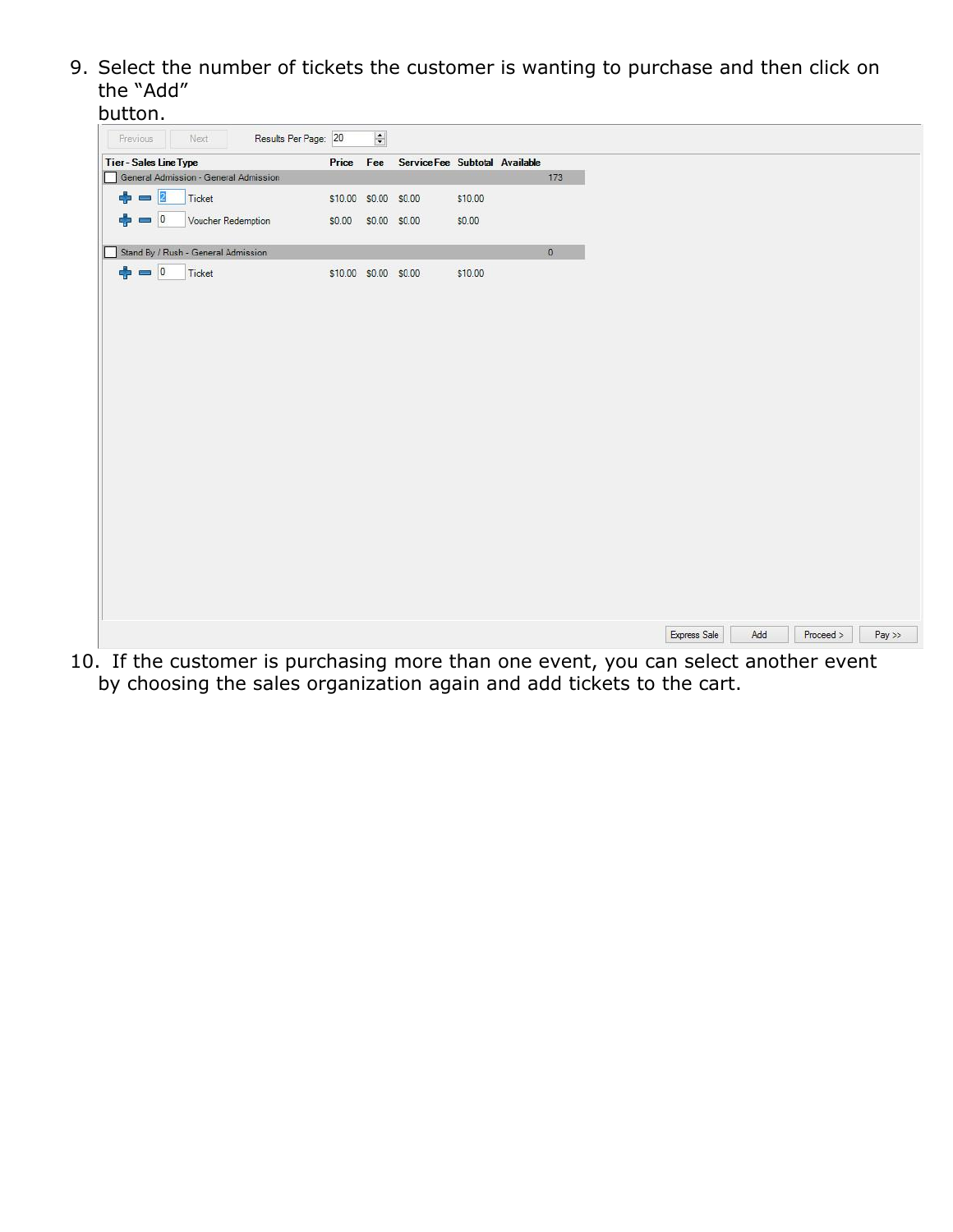11. For this example, I will be choosing a reserved seating event under "Productions".

| . .<br>uuuuu 13                                                   |                                                                                                                                                                     |            |                         |
|-------------------------------------------------------------------|---------------------------------------------------------------------------------------------------------------------------------------------------------------------|------------|-------------------------|
| A                                                                 | Agile Demo - Sales (DEMO) - Powered by Agile Ticketing                                                                                                              |            | - 0  <br>$\mathbf{x}$   |
| File View Action Ticket Printer Sales Mode Support Functions Help |                                                                                                                                                                     |            |                         |
| PX<br>Ę<br>$\Box$                                                 | 瞦<br>50                                                                                                                                                             |            |                         |
| Sales<br>Maintenance Point Of Sale                                | Clear Order Override Customer Member Remove Contact Item List Payment                                                                                               |            |                         |
|                                                                   |                                                                                                                                                                     |            |                         |
| Agile Theatre<br>$\checkmark$                                     | Phone:<br>E-mail:<br>Zip:                                                                                                                                           |            |                         |
| AMS - BoxOffice<br>$\checkmark$                                   |                                                                                                                                                                     |            |                         |
| -Optional Customer Classification-<br>$\checkmark$                | <b>29 HH O</b><br>Open<br>$\vee$ $\Box$ All Tiers<br>Restricted Prices                                                                                              |            |                         |
|                                                                   |                                                                                                                                                                     |            |                         |
| Membership Season                                                 | Name<br>Date<br>Venue<br>Day<br>Duration                                                                                                                            | Org        | $\hat{}$<br>Sale Status |
| Catalog Donation Event Gift Card                                  | Agile Opera<br>Oct 29, 2014 12:00 PM<br>Central Pike Cinema<br>Wed<br>$2h$ Om                                                                                       | AHP        | On Sale                 |
|                                                                   | Agile Opera<br>Oct 30, 2014 7:00 PM<br>$2h$ Om<br>Central Pike Cinema<br>Thu                                                                                        | AHP        | On Sale                 |
|                                                                   | Agile Opera<br>Oct 31, 2014 7:00 PM<br>$2h$ <sub>O</sub> $m$<br>Central Pike Cinema<br>Fri                                                                          | AHP        | On Sale                 |
| Films (FF)                                                        | Agile Opera<br>Nov 1, 2014 7:00 PM<br>$2h$ Om<br>Central Pike Cinema<br>Sat                                                                                         | AHP        | On Sale                 |
| Productions (AHP)<br>Shorts (FFS)                                 | <b>Agile Balet</b><br>Mon<br>Dec 1, 2014 7:00 PM<br>$2h$ Om<br>Central Pike Cinema                                                                                  | AHP        | On Sale                 |
|                                                                   | Agile Ballet<br>Dec 2, 2014 7:00 PM<br>$2h$ Om<br>Central Pike Cinema<br>Tue<br><b>Agile Ballet</b><br>Central Pike Cinema<br>Wed<br>Dec 3, 2014 7:00 PM<br>$2h$ Om | AHP<br>AHP | On Sale<br>On Sale      |
|                                                                   | Agile Ballet<br>Dec 4, 2014 7:00 PM<br>Central Pike Cinema<br>Thu<br>$2h$ Om                                                                                        | AHP        | On Sale                 |
|                                                                   |                                                                                                                                                                     |            | $\checkmark$            |
|                                                                   | Results Per Page: 20<br>÷<br>Next<br>Previous                                                                                                                       |            |                         |
|                                                                   |                                                                                                                                                                     |            |                         |
|                                                                   | <b>Tier-Sales Line Type</b><br>Price Fee Service Fee Subtotal Available                                                                                             |            |                         |
|                                                                   | Classic - Reserved Admission<br>196                                                                                                                                 |            |                         |
|                                                                   | 10<br>Child<br>\$24.52 \$3.50 \$0.00<br>\$28.02<br>$\blacksquare$                                                                                                   |            |                         |
|                                                                   |                                                                                                                                                                     |            |                         |
|                                                                   | 44<br>Balcony - Reserved Admission                                                                                                                                  |            |                         |
|                                                                   | 10                                                                                                                                                                  |            |                         |
|                                                                   | Adult<br>\$46.62 \$3.50 \$0.00<br>\$50.12                                                                                                                           |            |                         |
|                                                                   | $= 0$<br>Child<br>\$28.02<br>\$24.52 \$3.50 \$0.00                                                                                                                  |            |                         |
|                                                                   |                                                                                                                                                                     |            |                         |
|                                                                   |                                                                                                                                                                     |            |                         |
|                                                                   |                                                                                                                                                                     |            |                         |
|                                                                   |                                                                                                                                                                     |            |                         |
|                                                                   |                                                                                                                                                                     |            |                         |
|                                                                   |                                                                                                                                                                     |            |                         |
|                                                                   |                                                                                                                                                                     |            |                         |
|                                                                   |                                                                                                                                                                     |            |                         |
|                                                                   |                                                                                                                                                                     |            |                         |
|                                                                   |                                                                                                                                                                     |            |                         |
|                                                                   |                                                                                                                                                                     |            |                         |
|                                                                   |                                                                                                                                                                     |            |                         |
|                                                                   |                                                                                                                                                                     |            |                         |
|                                                                   |                                                                                                                                                                     |            |                         |
| Q.<br>$\blacksquare$<br><b>F</b> Search                           |                                                                                                                                                                     |            |                         |
| Order #:                                                          |                                                                                                                                                                     |            |                         |
| $\circledR$<br>Item Count: 0 Item(s)                              |                                                                                                                                                                     |            |                         |
| Subtotal:<br>\$0.00                                               |                                                                                                                                                                     |            |                         |
| \$0.00<br><b>Ticket Fees:</b>                                     |                                                                                                                                                                     |            |                         |
| Service Fees:<br>\$0.00                                           |                                                                                                                                                                     |            |                         |
| Order Fees:<br>\$0.00                                             |                                                                                                                                                                     |            |                         |
| \$0.00<br>Delivery Fees:                                          |                                                                                                                                                                     |            |                         |
| Donations:<br>\$0.00<br>\$0.00<br>Tax:                            |                                                                                                                                                                     |            |                         |
| Order Total:<br>\$0.00                                            |                                                                                                                                                                     |            |                         |
| <b>Balance Due:</b><br>\$0.00                                     | <b>Express Sale</b><br>Add                                                                                                                                          | Proceed >  | $Pay$ $>$               |
|                                                                   |                                                                                                                                                                     |            |                         |
| Terminal: ADMINSTAFF<br>User: sa                                  | Cashed In<br><b>Training Mode</b>                                                                                                                                   |            |                         |

- 12. Select the event that the customer is wanting to purchase.
- 13. In area above the list of event, you will see a "blue seat" icon. Click on this icon to pull up the reserved seating

| . .<br>۰. |  |
|-----------|--|
|           |  |

| Start Date Tue, Oct 28 2014 W Inventory Open | MI Tiers Restricted Prices |                |                     |
|----------------------------------------------|----------------------------|----------------|---------------------|
| Name                                         | Day Date                   | Duration Venue |                     |
| Agile Opera                                  | Wed Oct 29, 2014 12:00 PM  | $2h$ 0 $m$     | Central Pike Cinema |
| Agile Opera                                  | Thu Oct 30, 2014 7:00 PM   | $2h$ 0 $m$     | Central Pike Cinema |
| Agile Opera                                  | Fif: Oct 31, 2014 7:00 PM  | $2h$ 0 $m$     | Central Pike Cinema |

14. Over to the right of the screen you will see the different sections that are available for purchase. In this example, I'm going to select "Classic" section.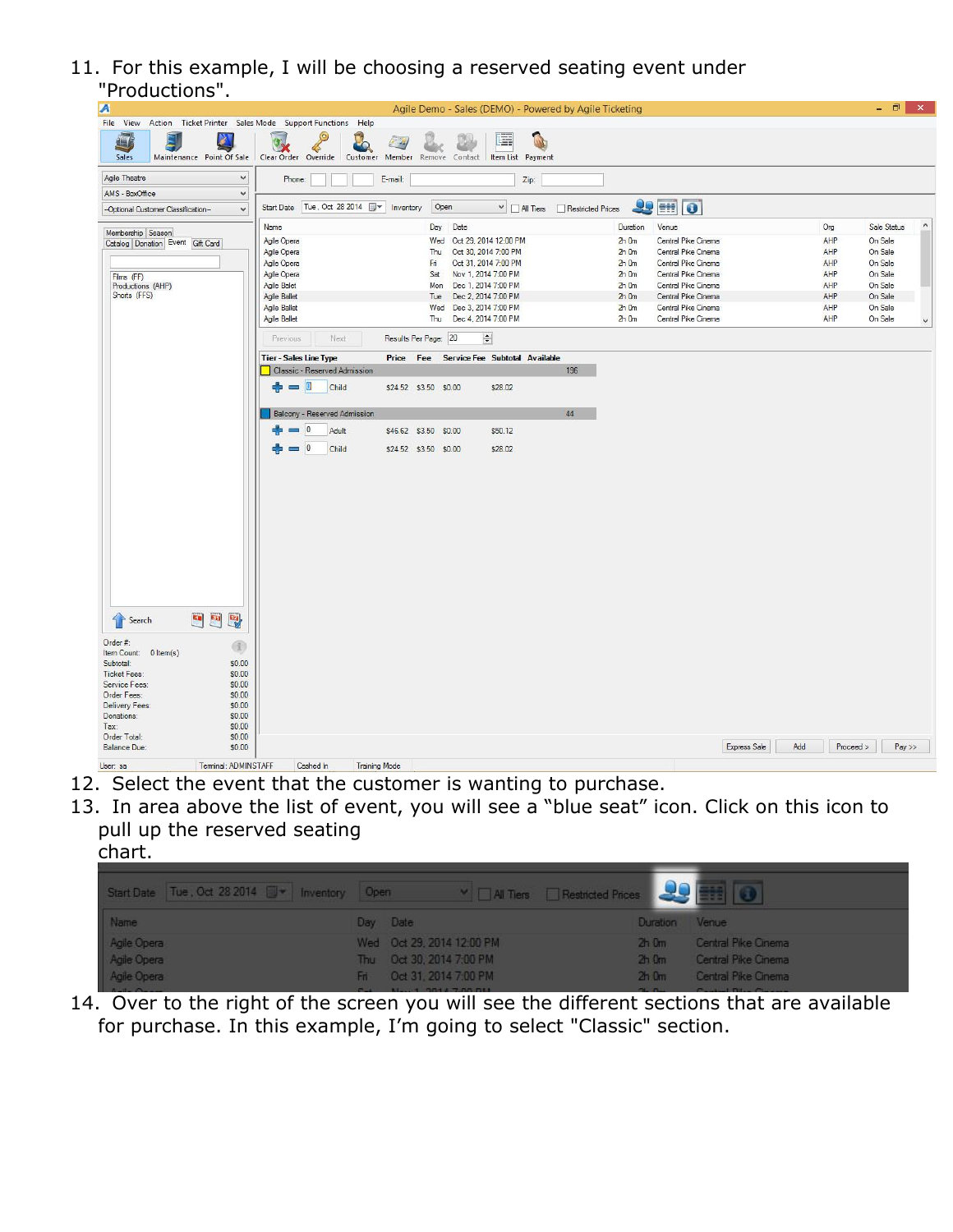

15. In the seating chart you will see the row letters to the left of the screen. You will also see the seat numbers for each seat in that row.

| A                             |                        |                                  |                     |                     |                              |                  |                        |                                |                     |                 |          |          |                     |                             |               |           |               | Agile Ballet 12/1/2014 7:00:00 PM |                         |                 | - 0<br>$\mathsf{x}$ |
|-------------------------------|------------------------|----------------------------------|---------------------|---------------------|------------------------------|------------------|------------------------|--------------------------------|---------------------|-----------------|----------|----------|---------------------|-----------------------------|---------------|-----------|---------------|-----------------------------------|-------------------------|-----------------|---------------------|
| Area:                         | Floor                  |                                  |                     |                     |                              | Section: Classic |                        |                                |                     |                 |          |          |                     | Zoom: 100% v v Beat Numbers |               |           |               | P<br>Show Restricted Prices       |                         |                 |                     |
| P                             | W                      | $\overline{C}$                   | $\overline{c}$      | <b>W</b>            |                              |                  |                        |                                |                     |                 |          |          |                     | 13 14 15 16                 |               |           |               |                                   | Inventory               | - Open          | $\checkmark$        |
| N                             | $\mathbf{1}$           | $\overline{2}$                   | $\overline{3}$      | $-4$                |                              |                  |                        |                                |                     |                 |          |          | $13 \quad 14$       |                             | 15 16         |           |               |                                   | Tier                    | -- All tiers -- | $\checkmark$        |
| M                             | $\mathbf{1}$           | $\overline{2}$                   | $\overline{3}$      | $\top$              |                              |                  |                        |                                |                     |                 |          |          | 13                  | 14                          | 15            | 16        |               |                                   | Sections:               | Overhead        | Perspective         |
| L                             | $\overline{1}$         | $\overline{2}$                   | $\overline{3}$      | $\overline{4}$      | 5                            | 6                | 7                      | 8                              | $\theta$            | 10              | $11$ 12  |          | 13                  | 14                          | 15            | 16        |               |                                   |                         |                 |                     |
| $\mathsf K$<br>J              | $\mathbf{1}$<br>-1     | $\overline{2}$<br>$\overline{2}$ | $\overline{3}$<br>ā | $\overline{4}$<br>4 | $\overline{5}$<br>5          | 6<br>6           | $\overline{7}$<br>7    | $\bf{8}$<br>$\overline{8}$     | $\overline{9}$<br>9 | 10<br>10        | 11<br>11 | 12<br>12 | 13<br>13            | 14<br>14                    | 15<br>15      | 16        | $16 \quad 17$ |                                   | Floor<br>-Classic - 156 |                 |                     |
| H                             | $\mathbf{1}$           | $\overline{2}$                   | 3                   | $\overline{4}$      | $\overline{5}$               | $6\phantom{a}$   | $\overline{7}$         | $\overline{8}$                 | $\overline{9}$      | 10              | 11       | 12       | 13                  | H                           | H             |           | $H$ $H$       |                                   | Cabaret - 44            |                 |                     |
| G                             | $\bullet$              | $\bullet$                        | $\overline{a}$      | 4                   | 5                            | $6\phantom{a}$   | ٠                      | $\bullet$                      | 9                   | 10              | 11       | 12       | 13                  | 14                          | 15            | 16        |               |                                   | Balcony<br>Balcony - 44 |                 |                     |
| F                             | 1                      | $\overline{2}$                   | $\overline{3}$      | $\overline{4}$      | $5\phantom{.0}$              | 6                | $\overline{7}$         | -0                             | 9                   | 10              | 11       | 12       | 13                  | 14                          | 15            |           | 16 17         |                                   |                         |                 |                     |
| E                             | ٠                      | ٠                                | $\overline{3}$      | $\overline{4}$      | $\overline{5}$               | 6                |                        | Classic                        | $\theta$            | 10              | 11       | 12       | 13                  | 14                          | 15            | 16        |               |                                   |                         |                 |                     |
| D                             | ۰                      | ۰                                | $\overline{3}$      | ٠                   | $\bullet$                    | 6                |                        | SOLD                           | 9                   | 10 <sup>°</sup> | 11       | 12       | 13                  | A                           | A             | $A$ $A$   |               |                                   |                         |                 |                     |
| $\mathsf{C}$                  | $\bullet$              | ×                                | ۰                   | ٠                   | ۰                            | $\bullet$        |                        | Open                           | 9                   | 10              | 11       | 12       | $\bullet$           | $\bullet$                   | $\bullet$     | <b>CO</b> |               |                                   |                         |                 |                     |
| $\,$ B<br>A                   | $\bullet$<br>$\bullet$ | $\bullet$<br>$\bullet$           | ۰<br>٠              | ٠<br>$\bullet$      | 5<br>5                       | 6<br>$\bullet$   | $\bullet$<br>$\bullet$ | $\bullet$<br>$\bullet$         | 9<br>$\bullet$      | 10<br>$\bullet$ | 11<br>11 | 12<br>12 | 13<br>$13 \quad 14$ | 14                          | 15<br>$15$ 16 |           | $16 \quad 17$ |                                   |                         |                 |                     |
|                               |                        |                                  |                     |                     |                              |                  |                        |                                |                     |                 |          |          |                     |                             |               |           |               |                                   |                         |                 |                     |
|                               |                        |                                  |                     |                     |                              |                  |                        |                                |                     |                 |          |          |                     |                             |               |           |               |                                   |                         |                 |                     |
|                               |                        |                                  |                     |                     |                              |                  |                        |                                |                     |                 |          |          |                     |                             |               |           |               |                                   |                         |                 |                     |
|                               |                        |                                  |                     |                     |                              |                  |                        |                                |                     |                 |          |          |                     |                             |               |           |               |                                   |                         |                 |                     |
|                               |                        |                                  |                     |                     |                              |                  |                        |                                |                     |                 |          |          |                     |                             |               |           |               |                                   |                         |                 |                     |
|                               |                        |                                  |                     |                     |                              |                  |                        |                                |                     |                 |          |          |                     |                             |               |           |               |                                   |                         |                 |                     |
|                               |                        |                                  |                     |                     |                              |                  |                        |                                |                     |                 |          |          |                     |                             |               |           |               |                                   |                         |                 |                     |
|                               |                        |                                  |                     |                     |                              |                  |                        |                                |                     |                 |          |          |                     |                             |               |           |               |                                   |                         |                 |                     |
|                               |                        |                                  |                     |                     |                              |                  |                        |                                |                     |                 |          |          |                     |                             |               |           |               |                                   |                         |                 |                     |
|                               |                        |                                  |                     |                     |                              |                  |                        |                                |                     |                 |          |          |                     |                             |               |           |               |                                   |                         |                 |                     |
|                               |                        |                                  |                     |                     |                              |                  |                        |                                |                     |                 |          |          |                     |                             |               |           |               |                                   |                         |                 |                     |
|                               |                        |                                  |                     |                     |                              |                  |                        |                                |                     |                 |          |          |                     |                             |               |           |               |                                   |                         |                 |                     |
|                               |                        |                                  |                     |                     |                              |                  |                        |                                |                     |                 |          |          |                     |                             |               |           |               |                                   |                         |                 |                     |
|                               |                        |                                  |                     |                     |                              |                  |                        |                                |                     |                 |          |          |                     |                             |               |           |               |                                   |                         |                 |                     |
|                               |                        |                                  |                     |                     |                              |                  |                        |                                |                     |                 |          |          |                     |                             |               |           |               |                                   |                         |                 |                     |
|                               |                        |                                  |                     |                     |                              |                  |                        |                                |                     |                 |          |          |                     |                             |               |           |               |                                   |                         |                 |                     |
|                               |                        |                                  |                     |                     |                              |                  |                        |                                |                     |                 |          |          |                     |                             |               |           |               |                                   |                         |                 |                     |
|                               |                        |                                  |                     |                     |                              |                  |                        |                                |                     |                 |          |          |                     |                             |               |           |               |                                   |                         |                 |                     |
|                               |                        |                                  |                     |                     |                              |                  |                        |                                |                     |                 |          |          |                     |                             |               |           |               |                                   |                         |                 |                     |
|                               |                        |                                  |                     |                     |                              |                  |                        |                                |                     |                 |          |          |                     |                             |               |           |               |                                   |                         |                 |                     |
| <b>Tier-Sales Line Type</b>   |                        |                                  |                     |                     |                              |                  |                        | Price Fee Service Fee Subtotal |                     |                 |          |          |                     |                             |               |           |               |                                   |                         |                 |                     |
|                               |                        |                                  |                     |                     | Classic - Reserved Admission |                  |                        |                                |                     |                 |          |          |                     |                             |               |           |               |                                   |                         |                 |                     |
|                               |                        |                                  |                     | Adult               |                              |                  |                        | \$46.62 \$3.50 \$0.00          |                     |                 | \$50.12  |          |                     |                             |               |           |               |                                   |                         |                 |                     |
|                               |                        | $\overline{0}$                   |                     | Child               |                              |                  |                        | \$24.52 \$3.50 \$0.00          |                     |                 | \$28.02  |          |                     |                             |               |           |               |                                   |                         |                 |                     |
|                               |                        |                                  |                     |                     |                              |                  |                        |                                |                     |                 |          |          |                     |                             |               |           |               |                                   |                         |                 |                     |
|                               |                        |                                  |                     |                     |                              |                  |                        |                                |                     |                 |          |          |                     |                             |               |           |               |                                   |                         |                 |                     |
|                               |                        |                                  |                     |                     |                              |                  |                        |                                |                     |                 |          |          |                     |                             |               |           |               |                                   |                         |                 |                     |
|                               |                        |                                  |                     |                     |                              |                  |                        |                                |                     |                 |          |          |                     |                             |               |           |               |                                   |                         |                 |                     |
|                               |                        |                                  |                     |                     |                              |                  |                        |                                |                     |                 |          |          |                     |                             |               |           |               | Refresh<br>Assigned Info          |                         | Proceed >>      | OK                  |
|                               | Add                    |                                  |                     | Remove              |                              | Remove All       |                        |                                |                     |                 |          |          |                     |                             |               |           |               |                                   |                         |                 |                     |
| West Constitution and Consti- |                        |                                  |                     |                     |                              |                  |                        |                                |                     |                 |          |          |                     |                             |               |           |               |                                   |                         |                 |                     |

- 16. If there is a solid black dot in one of the seating squares, this means that the seat is already sold to another customer.
- 17. If you see letters in the square where seat numbers are, these are seats that are put on hold for various reasons. In this example the "A"'s are Artist holds, the lower case "h" is House or Venue holds.
- 18. You will also notice that there are holds at the "rear" of the seating chart. These holds are for patrons that have ADA requirements. The "C" stands for Companion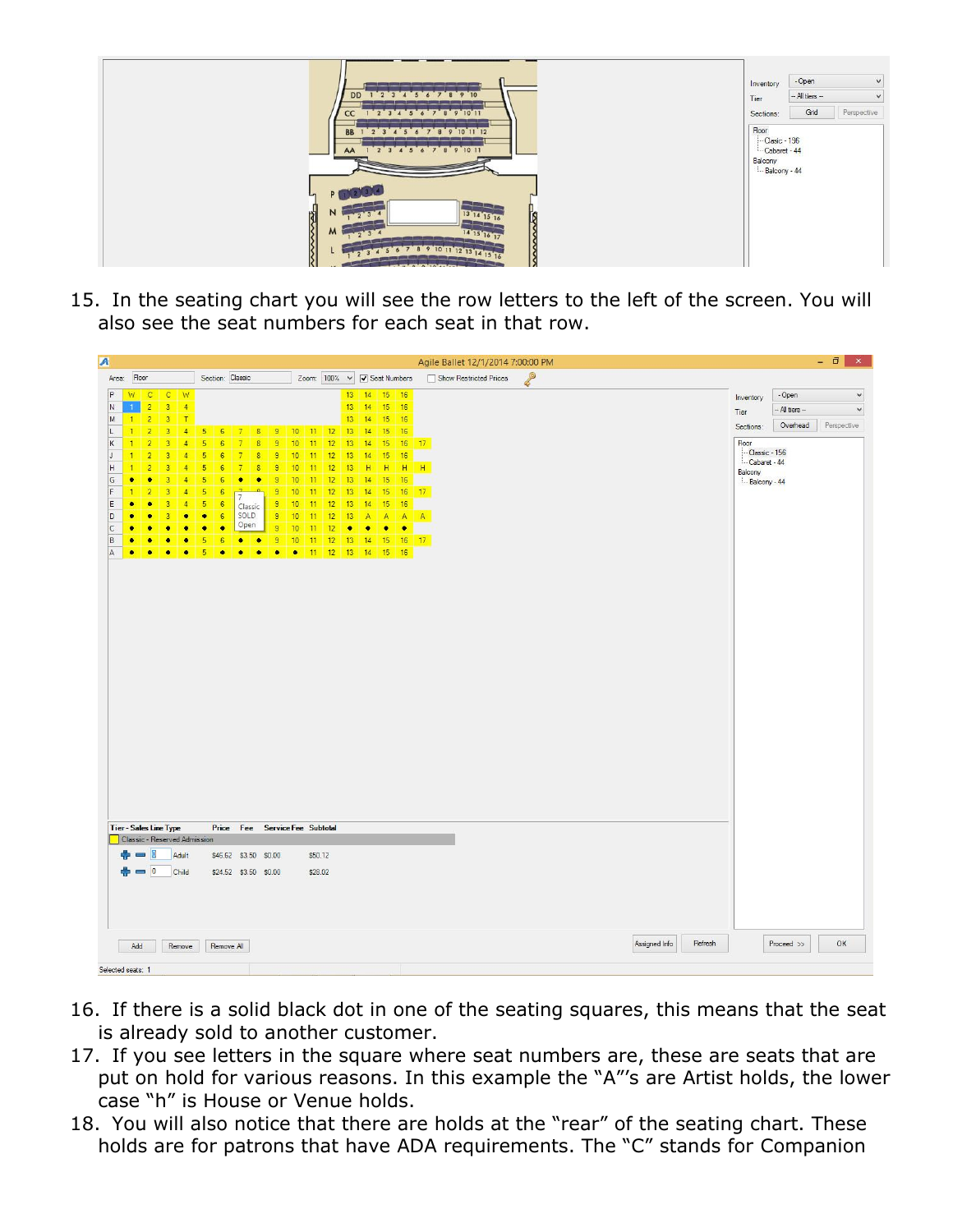Seating, the "W" stands for Wheelchair Seating" and the "T" stands for Transferable/Mobility Impaired seating. Each venue or organization has their own list of holds that they need. If you need more information about these holds, please speak with your system administrator about accessing hold seats.

19. To select reserved seats, simply select the number of seats using your curser. Once they have been selected, you will then enter the number of tickets in the pricing area and add to their

| $\overline{A}$                                                                                                           | cart.                                                 |                                  |                                |                                  |                                |                         |                |                  |               |          |          |                                |                |                             |         |                                   |   |  |               |         |                         |               |                     |
|--------------------------------------------------------------------------------------------------------------------------|-------------------------------------------------------|----------------------------------|--------------------------------|----------------------------------|--------------------------------|-------------------------|----------------|------------------|---------------|----------|----------|--------------------------------|----------------|-----------------------------|---------|-----------------------------------|---|--|---------------|---------|-------------------------|---------------|---------------------|
|                                                                                                                          |                                                       |                                  |                                |                                  |                                |                         |                |                  |               |          |          |                                |                |                             |         | Agile Ballet 12/1/2014 7:00:00 PM |   |  |               |         |                         |               | - 0<br>$\mathbf{x}$ |
| Area:                                                                                                                    | Floor                                                 |                                  |                                | Section: Classic                 |                                |                         |                |                  |               |          |          |                                |                | Zoom: 100% v v Beat Numbers |         | Show Restricted Prices            | P |  |               |         |                         |               |                     |
| P                                                                                                                        | $\mathbb{C}$<br>W                                     | $\mathsf{C}$                     | <b>M</b>                       |                                  |                                |                         |                |                  |               |          |          | 13 <sup>°</sup><br>14          | 15             | 16                          |         |                                   |   |  |               |         | Inventory               | - Open        |                     |
| $\overline{N}$                                                                                                           | $\overline{2}$<br>$\overline{1}$                      | $\overline{3}$                   | $-4$                           |                                  |                                |                         |                |                  |               |          |          | 13 <sup>°</sup><br>14          | 15             | 16                          |         |                                   |   |  |               |         | Tier                    | - All tiers - |                     |
| M                                                                                                                        | $\overline{2}$<br>$\mathbf{1}$                        | $\overline{3}$                   | $\top$                         |                                  |                                |                         |                |                  |               |          |          | 13<br>14                       | 15             | 16                          |         |                                   |   |  |               |         | Sections:               | Overhead      | Perspective         |
| L.<br>K                                                                                                                  | $\overline{2}$<br>$\mathbf{1}$<br>$\overline{2}$<br>n | $\overline{3}$<br>$\overline{3}$ | $\mathbf{A}$<br>$\overline{4}$ | $\sqrt{5}$<br>5                  | 6<br>-7<br>$\overline{6}$      | 8<br>$\overline{8}$     | 9<br>9         | 10<br>10         | $11$ 12<br>11 | 12       | 13<br>13 | 14<br>14                       | 15<br>15       | 16<br>16                    | 17      |                                   |   |  |               |         | Floor                   |               |                     |
| J                                                                                                                        | $\overline{2}$<br>81                                  | $\overline{3}$                   | $\mathbf{A}$                   | 5<br>6                           |                                | $\overline{R}$          | 9              | 10 <sub>10</sub> | 11            | 12       |          | 13 <sup>°</sup><br>14          | 15             | 16                          |         |                                   |   |  |               |         |                         | Classic - 156 |                     |
| H                                                                                                                        | 2<br>п                                                | 3                                | $\mathbf{A}$                   | $5\phantom{.0}$                  | 6<br>$\overline{7}$            | $\overline{8}$          | 9              | 10               | 11            | 12       |          | 13<br>H                        | H              |                             | $H$ $H$ |                                   |   |  |               |         | Cabaret - 44<br>Balcony |               |                     |
| G                                                                                                                        | $\bullet$<br>٠                                        | $\overline{3}$                   | $\overline{4}$                 | $\overline{5}$<br>$\overline{6}$ | $\bullet$                      | ٠                       | $\overline{9}$ | 10               | 11            | 12       | 13       | 14                             | 15             | 16                          |         |                                   |   |  |               |         | Balcony - 44            |               |                     |
| $\ensuremath{\mathsf{F}}$                                                                                                | $\overline{2}$                                        | $\overline{3}$                   | $\overline{4}$                 | $\overline{5}$                   | $\overline{7}$<br>6            | $\overline{\mathbf{8}}$ | $\overline{9}$ | 10               | 11            | 12       |          | 13<br>14                       | 15             | 16                          | 17      |                                   |   |  |               |         |                         |               |                     |
| $\mathsf{E}% _{\mathsf{H}}\left( \mathsf{E}\right) \equiv\mathsf{E}_{\mathsf{H}}\left( \mathsf{E}% _{\mathsf{H}}\right)$ | $\bullet$<br>×                                        | $\overline{3}$                   | $\Delta$                       | 5                                | $\overline{7}$<br>6            | $\overline{8}$          | 9              | 10               | 11            | 12       |          | 13 <sup>°</sup><br>14          | 15             | 16                          |         |                                   |   |  |               |         |                         |               |                     |
| D<br>$\mathsf{C}$                                                                                                        | $\bullet$<br>٠<br>٠                                   | $\overline{3}$<br>٠              | ۰<br>×                         | ٠<br>$\bullet$                   | $\overline{7}$<br>6<br>٠<br>٠  | 8<br>8                  | 9<br>9         | 10<br>10         | 11<br>11      | 12<br>12 | 13       | $\mathbf{A}$<br>٠<br>$\bullet$ | A<br>$\bullet$ | $A \mid A$<br>٠             |         |                                   |   |  |               |         |                         |               |                     |
| B                                                                                                                        | $\bullet$<br>٠                                        | ٠                                | $\bullet$                      | 5                                | 6<br>٠                         | $\bullet$               | 9              | 10 <sub>10</sub> | 11            | 12       |          | 13<br>14                       | 15             |                             | $16$ 17 |                                   |   |  |               |         |                         |               |                     |
| A                                                                                                                        | ٠<br>$\bullet$                                        | $\bullet$                        | $\bullet$                      | 5                                | $\bullet$<br>٠                 | ٠                       | ٠              | ٠                | $\vert$ 11    | 12       |          | 13 14 15                       |                | 16                          |         |                                   |   |  |               |         |                         |               |                     |
|                                                                                                                          |                                                       |                                  |                                |                                  |                                |                         |                |                  |               |          |          |                                |                |                             |         |                                   |   |  |               |         |                         |               |                     |
|                                                                                                                          |                                                       |                                  |                                |                                  |                                |                         |                |                  |               |          |          |                                |                |                             |         |                                   |   |  |               |         |                         |               |                     |
|                                                                                                                          |                                                       |                                  |                                |                                  |                                |                         |                |                  |               |          |          |                                |                |                             |         |                                   |   |  |               |         |                         |               |                     |
|                                                                                                                          |                                                       |                                  |                                |                                  |                                |                         |                |                  |               |          |          |                                |                |                             |         |                                   |   |  |               |         |                         |               |                     |
|                                                                                                                          |                                                       |                                  |                                |                                  |                                |                         |                |                  |               |          |          |                                |                |                             |         |                                   |   |  |               |         |                         |               |                     |
|                                                                                                                          |                                                       |                                  |                                |                                  |                                |                         |                |                  |               |          |          |                                |                |                             |         |                                   |   |  |               |         |                         |               |                     |
|                                                                                                                          |                                                       |                                  |                                |                                  |                                |                         |                |                  |               |          |          |                                |                |                             |         |                                   |   |  |               |         |                         |               |                     |
|                                                                                                                          |                                                       |                                  |                                |                                  |                                |                         |                |                  |               |          |          |                                |                |                             |         |                                   |   |  |               |         |                         |               |                     |
|                                                                                                                          |                                                       |                                  |                                |                                  |                                |                         |                |                  |               |          |          |                                |                |                             |         |                                   |   |  |               |         |                         |               |                     |
|                                                                                                                          |                                                       |                                  |                                |                                  |                                |                         |                |                  |               |          |          |                                |                |                             |         |                                   |   |  |               |         |                         |               |                     |
|                                                                                                                          |                                                       |                                  |                                |                                  |                                |                         |                |                  |               |          |          |                                |                |                             |         |                                   |   |  |               |         |                         |               |                     |
|                                                                                                                          |                                                       |                                  |                                |                                  |                                |                         |                |                  |               |          |          |                                |                |                             |         |                                   |   |  |               |         |                         |               |                     |
|                                                                                                                          |                                                       |                                  |                                |                                  |                                |                         |                |                  |               |          |          |                                |                |                             |         |                                   |   |  |               |         |                         |               |                     |
|                                                                                                                          |                                                       |                                  |                                |                                  |                                |                         |                |                  |               |          |          |                                |                |                             |         |                                   |   |  |               |         |                         |               |                     |
|                                                                                                                          |                                                       |                                  |                                |                                  |                                |                         |                |                  |               |          |          |                                |                |                             |         |                                   |   |  |               |         |                         |               |                     |
|                                                                                                                          |                                                       |                                  |                                |                                  |                                |                         |                |                  |               |          |          |                                |                |                             |         |                                   |   |  |               |         |                         |               |                     |
|                                                                                                                          |                                                       |                                  |                                |                                  |                                |                         |                |                  |               |          |          |                                |                |                             |         |                                   |   |  |               |         |                         |               |                     |
|                                                                                                                          |                                                       |                                  |                                |                                  |                                |                         |                |                  |               |          |          |                                |                |                             |         |                                   |   |  |               |         |                         |               |                     |
|                                                                                                                          |                                                       |                                  |                                |                                  |                                |                         |                |                  |               |          |          |                                |                |                             |         |                                   |   |  |               |         |                         |               |                     |
|                                                                                                                          |                                                       |                                  |                                |                                  |                                |                         |                |                  |               |          |          |                                |                |                             |         |                                   |   |  |               |         |                         |               |                     |
|                                                                                                                          |                                                       |                                  |                                |                                  |                                |                         |                |                  |               |          |          |                                |                |                             |         |                                   |   |  |               |         |                         |               |                     |
|                                                                                                                          |                                                       |                                  |                                |                                  |                                |                         |                |                  |               |          |          |                                |                |                             |         |                                   |   |  |               |         |                         |               |                     |
|                                                                                                                          |                                                       | <b>Tier-Sales Line Type</b>      |                                |                                  | Price Fee Service Fee Subtotal |                         |                |                  |               |          |          |                                |                |                             |         |                                   |   |  |               |         |                         |               |                     |
|                                                                                                                          |                                                       | Classic - Reserved Admission     |                                |                                  |                                |                         |                |                  |               |          |          |                                |                |                             |         |                                   |   |  |               |         |                         |               |                     |
|                                                                                                                          |                                                       |                                  | Adult                          |                                  | \$46.62 \$3.50 \$0.00          |                         |                |                  | \$50.12       |          |          |                                |                |                             |         |                                   |   |  |               |         |                         |               |                     |
|                                                                                                                          | $\sim$                                                | 10                               | Child                          |                                  | \$24.52 \$3.50 \$0.00          |                         |                |                  | \$28.02       |          |          |                                |                |                             |         |                                   |   |  |               |         |                         |               |                     |
|                                                                                                                          |                                                       |                                  |                                |                                  |                                |                         |                |                  |               |          |          |                                |                |                             |         |                                   |   |  |               |         |                         |               |                     |
|                                                                                                                          |                                                       |                                  |                                |                                  |                                |                         |                |                  |               |          |          |                                |                |                             |         |                                   |   |  |               |         |                         |               |                     |
|                                                                                                                          |                                                       |                                  |                                |                                  |                                |                         |                |                  |               |          |          |                                |                |                             |         |                                   |   |  |               |         |                         |               |                     |
|                                                                                                                          |                                                       |                                  |                                |                                  |                                |                         |                |                  |               |          |          |                                |                |                             |         |                                   |   |  |               |         |                         |               |                     |
|                                                                                                                          |                                                       |                                  |                                |                                  |                                |                         |                |                  |               |          |          |                                |                |                             |         |                                   |   |  |               |         |                         |               |                     |
|                                                                                                                          | Add                                                   |                                  | Remove                         |                                  | Remove All                     |                         |                |                  |               |          |          |                                |                |                             |         |                                   |   |  | Assigned Info | Refresh |                         | Proceed >>    | OK                  |

- 20. When you have all of the tickets that the customer is purchasing in the shopping cart, you can then click on proceed to get to the item summary screen.
- 21. The item summary screen is where you can confirm all the items that they are wanting to purchase as well as to confirm the delivery method for the tickets.

| tem Summary                 |                            |                            |                     |     |                             |                               |                                       |
|-----------------------------|----------------------------|----------------------------|---------------------|-----|-----------------------------|-------------------------------|---------------------------------------|
| <b>Event Name</b>           | <b>Event Time</b>          | Venue                      | Price               | Fee | <b>Service Fee Delivery</b> |                               | <b>Sold For Transaction Fulfilled</b> |
| Agile Balet                 | 12/1/2014 7:00 PM          | <b>Central Pike Cinema</b> |                     |     |                             | Print Immediately - No Charge |                                       |
| □ 3 Classic - Reserved Admi |                            |                            |                     |     |                             |                               |                                       |
| Child                       | Floor - Classic / D / 6    |                            | \$24.52             |     | \$3.50 \$0.00               |                               | 27605                                 |
| Adult                       | Floor - Classic / D/7      |                            | \$46.62             |     | \$3.50 \$0.00               |                               | 27605                                 |
| Adult                       | Floor - Classic / D / 8    |                            | \$46.62             |     | \$3.50 \$0.00               |                               | 27605                                 |
| <b>Delivery Fee</b>         | <b>Delivery Price Type</b> |                            | <b>Delivery Fee</b> |     |                             |                               | <b>Transaction</b>                    |
| Print Immediately           | No Charge                  |                            | \$0.00              |     |                             |                               | 27605                                 |